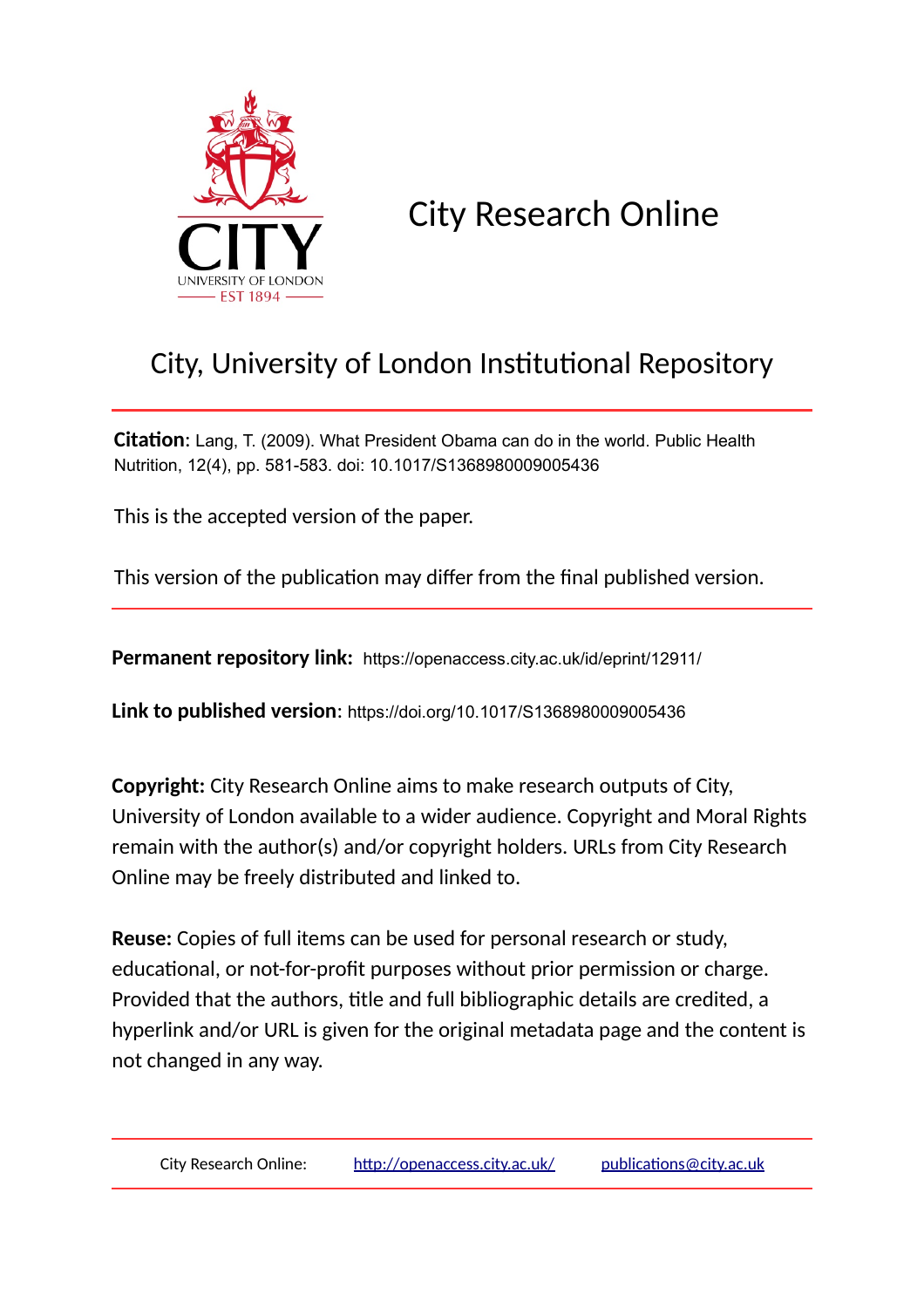# Invited commentary

# What President Obama can do in the world

The arrival of a new, progressive political leadership in any country – let alone a powerful one like the USA – is always an opportunity for optimism. Some caution and realism is also in order. The strength and range of evidence about problems in international food policy, and about the USA's impact on the world's food systems, is inescapable. The challenges now facing international food governance are unparalleled, and will be a leading measure against which current world leaders' political performance will be judged by subsequent generations. Crises loom across the entire food supply chain from production to consumption; in rich and poor markets alike; from the ground level of soil and water to climate change; and in the mismatch between methods of production and their health, social and environmental outcomes.

To make matters worse, the world's economy is moving rapidly into recession. Finance capitalism's 20-year credit balloon is deflating more rapidly even than pessimists anticipated. World leaders are desperately trying to repair an economic model that is broken; but now that factories, jobs and markets are crumbling, room for conventional manoeuvre is severely limited. A reflex is visible which tries to restore the *status quo ante*. In fact, we need an entirely new economic model, a mode of living on Earth which is sustainable, not extractive; that builds consumption around values-for-money, not value-formoney; a policy recipe that judges food by its sustainability (the formal definitions of which include health), rather than just on its supply of dietary energy and its effects on the risk of diseases.

This and other journals have documented and analysed nutrition's role in generating the public health challenges we know only too well, and the strategies that have been agreed<sup>(1)</sup>. We should never weary of repeating them, for knowledge has not been translated into policies and actions that might enable sufficient population behaviour change, and new political leaders need to be educated and challenged, not just celebrated. The enormous burden of non-communicable diseases, made more crushing by the obesity crisis, continuing food safety issues, and more, place huge social as well as financial costs on society. But all the evidence-based policy reports with their well-founded recommendations have not yet led to tough interventionist policies. Governments worldwide have tended to adopt 'soft' policy options such as health education, labelling, social marketing and targeting at-risk groups, mostly within an individualised rather than culture-wide framework. It's little wonder there are few signs of serious policy success

yet. Medical interventions with their 'stomach stapling works' nostrum remain the policy default position.

Must this be so? Even rich societies gulp at the soaring cost of treating non-communicable diseases, while lowincome and developing countries find this laughable. So how might President Obama help redress the international food and health policy imbalance, fresh as he is with his delicious, crisp mandate, bearing the optimism of that mighty food producing and consuming country?

If the new US administration commits to the following five courses of action, all of which require insight, President Obama could earn a place in history as a US President who made a difference for the better in the world at an unusually critical time.

### Addressing the 'what?' and 'how?' of production

First, there's the question of production. The commodity price spike of 2006–8 reminded world policy-makers that food markets can be volatile. Specialists anticipate a coming population-supply-health crunch<sup>(2)</sup>. One doesn't have to be a neo-Malthusian to be concerned that food output growth rates have stalled. President Obama in his first term could signal that the world must not aim for 'business as usual' – raising output at all costs to feed 9 billion mouths by 2050. In fact, the nature of production is part of the policy challenge. Care is needed for *how* food is produced – conserving soil, water, energy, biodiversity. Future policy can no longer aim for quantity by whatever means.

Here, the USA could give real leadership, at the UN, in the World Bank, in its own aid programmes, wherever and whenever. US food systems have championed mass, cheap food production, oil-based and export-oriented. The model looked attractive to the rest of the world; it defined what has been meant by 'progress'. But that model's supremacy is now called into question, most recently and most comprehensively by the report of the International Assessment of Agricultural Science and Technology Development Knowledge project, a welcome collaboration of the World Bank and UN agencies<sup>(3)</sup>.

#### Leading on dietary change

Second, the USA will have to undertake some soulsearching if it is to play an honourable international role in dietary reform. The baleful ubiquity of US soft drinks has been much noted, but perhaps an even more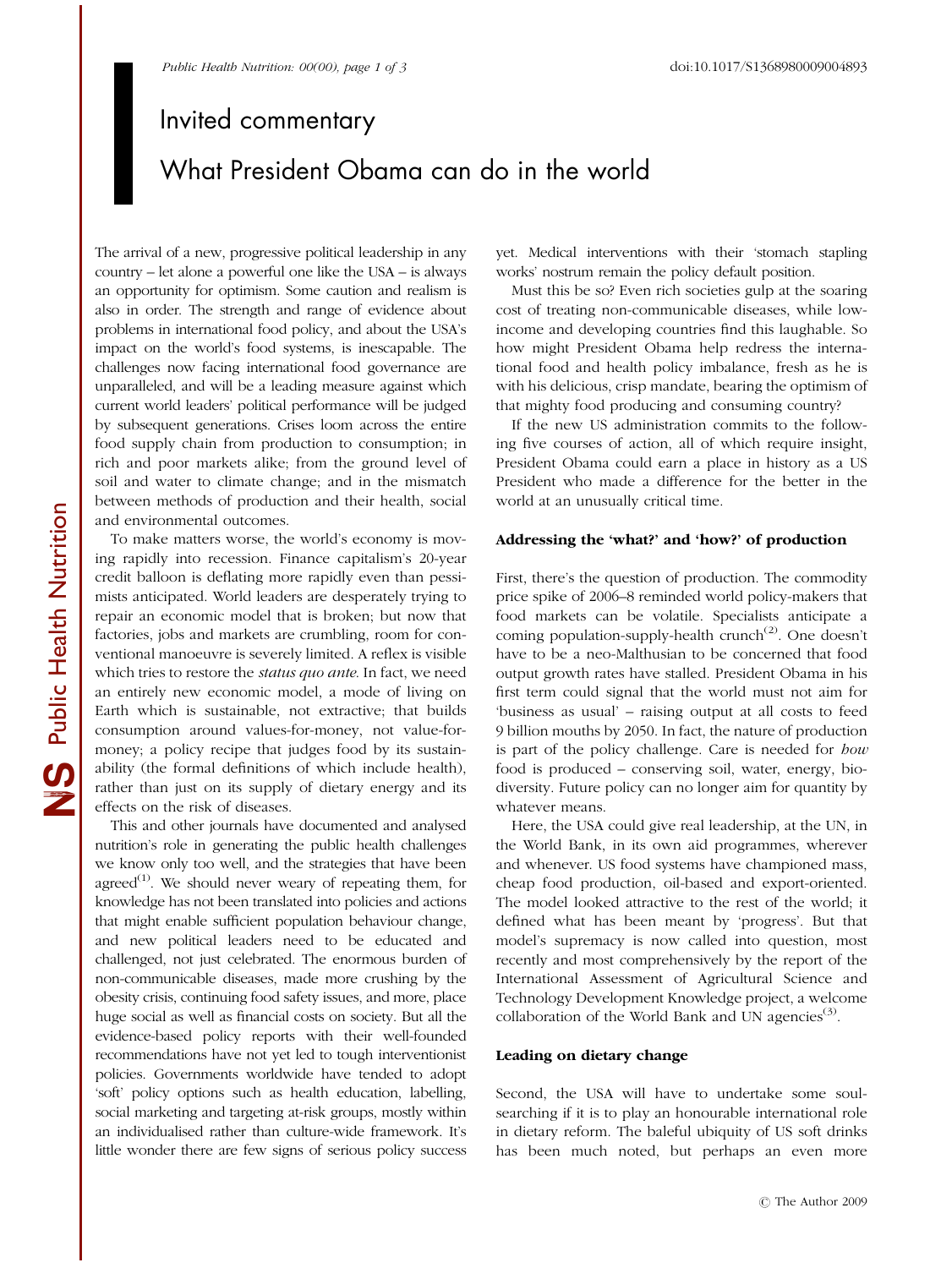important test case is whether the new administration champions a different approach to meat and dairy, products from a notoriously effective, noisy and well-funded lobby in Washington DC. US food policy began the 20th century with Upton Sinclair's expose´ of the Chicago meat packing industry; it ended with that industry embedded rather than constrained $(4,5)$ .

The 21st century must be about US production championing a new model, focused on better, limited, highquality meat and dairy products. If people want to eat meat, then just as we humans need to build exercise into our daily lives, let farmed animals take exercise and not live caged, flabby half-lives. Let the animal and dairy industries meet decent thresholds of welfare and sustainability.

The mountains of meat which US manufacturers, caterers and consumers deem to be normal portion sizes come at an environmental, not just health cost. Vast tracts of land grow grain, drawing deep on water and oil/ energy reserves, fed to cattle in huge lots. The system produces cheap meat, but for how much longer and at what blindness to sustainability? $(6)$  Meat and dairy are as complicated and contentious for environmental analysis as they are for public health nutrition<sup> $(7)$ </sup>. Think only of the metaphorical blood spilled over their position in the US healthy eating pyramid<sup>(8)</sup>.

#### Reforming global institutional architecture

Third, there is a real chance of the USA taking a lead in the creation of a new institutional food policy architecture, fit to address the complex tasks ahead $^{(9)}$ . The global structures we have today were mostly founded in the fallout from World War II. The UN bodies (FAO, WHO, UNEP, etc.) sit uncomfortably alongside the Bretton Woods bodies (the World Bank, the International Monetary Fund) and now the World Trade Organization. For too long, a fissure has riven international food policy: trade and money  $v$ . social and public goods. The cooption of the Codex Alimentarius Commission, jointly run by FAO and WHO, to be the arbiter of standards in food trade disputes, is an example and a symbol of the subjugation of health standards to economic markets<sup> $(10)$ </sup>.

Part of the reason for current policy paralysis is the unwritten rule of the last half century that Bretton Woods bodies take precedence. Nationally, the same rule is still applied: finance, trade and other economic ministries have the overriding power. The requirement that 'developing' countries set aside home production in favour of cash-cropping for export as a condition of loans was a feature of the World Bank's decades-long application of Structural Adjustment Programmes. Yet these were applied when food commodity prices were declining on world markets. Meanwhile US food and particularly soft drink exporters could penetrate foreign markets and win aspiring consumers to the joys of US products. Fast food has become a symbol of US-led globalisation, and rising soft drink consumption is seen as a centrepiece of the nutritional and epidemiological transitions $(11)$ .

The mix of US (and UK) championed market rhetoric and neo-liberal ideology has justified the 30-year era of banker power that has delivered the current market mess, and has fuelled the commodity speculation that has sent so many 'developing' countries into crisis. If President Obama now champions moves towards a decent, sustainable, health-enhancing food system $^{(12)}$ , this would be enormously important in ending the sacrifice of public health nutritional goals on the altar of narrow neo-liberal approaches to markets.

### Engaging with climate change

Fourth, given climate change, the single quickest signal of a commitment to structural change would be for President Obama to make up the ground the USA lost when it refused to sign the Kyoto Protocol in 1997. Kyoto bound signatories to reduce greenhouse gas (GHG) emissions in 2008–12 by 5 % relative to 1990 levels. The USA under President George W. Bush was intransigent and maintained active support for the oil-guzzling, technocratic approach to economics and the environment: technical fixes in the future rather than altering policies, actions and behaviour now. It's now almost immaterial whether President Obama signs the Kyoto Protocol; its role is nigh over. What matters is active engagement in what replaces Kyoto. This will be finalised at the COP-15 meeting in Copenhagen, on 7–18 December this year. The USA could make or break this process.

Happily, the UK has done something helpful here. The 2008 Cabinet Office Food Matters report mapped out a new vision for the UK food system, centred on delivering carbon reduction and nutritional improvements<sup> $(13)$ </sup>. Food Matters has pioneered a pragmatic but still ambitious approach, arguing that the food system must be reoriented around both health and environmental goals; trade-offs are unacceptable. It encourages other initiatives, notably a process of bringing together scientists, industry and standards-setting bodies to agree how to measure embedded carbon and GHG in  $foods<sup>(14)</sup>$ . This is identified by the EU as best practice so far.

With the food system so internationalised, there must be agreement about not just goals but how to factor carbon reduction into food businesses. Ludicrously, big retailers are allowed by the voluntary standards of the World Business Council for Sustainable Development to minimise responsibility for selling food high in GHG impact; they even exclude GHG emitted by consumers driving cars to shops located where they are only accessible by car!<sup>(15)</sup> Giant US and EU food retailers and traders may be the barons of modern food, but farming is particularly important for its impact on climate change. The Stern Report calculated that agriculture accounts for 14 % of global GHG, of which 38 % is accounted for by fertiliser